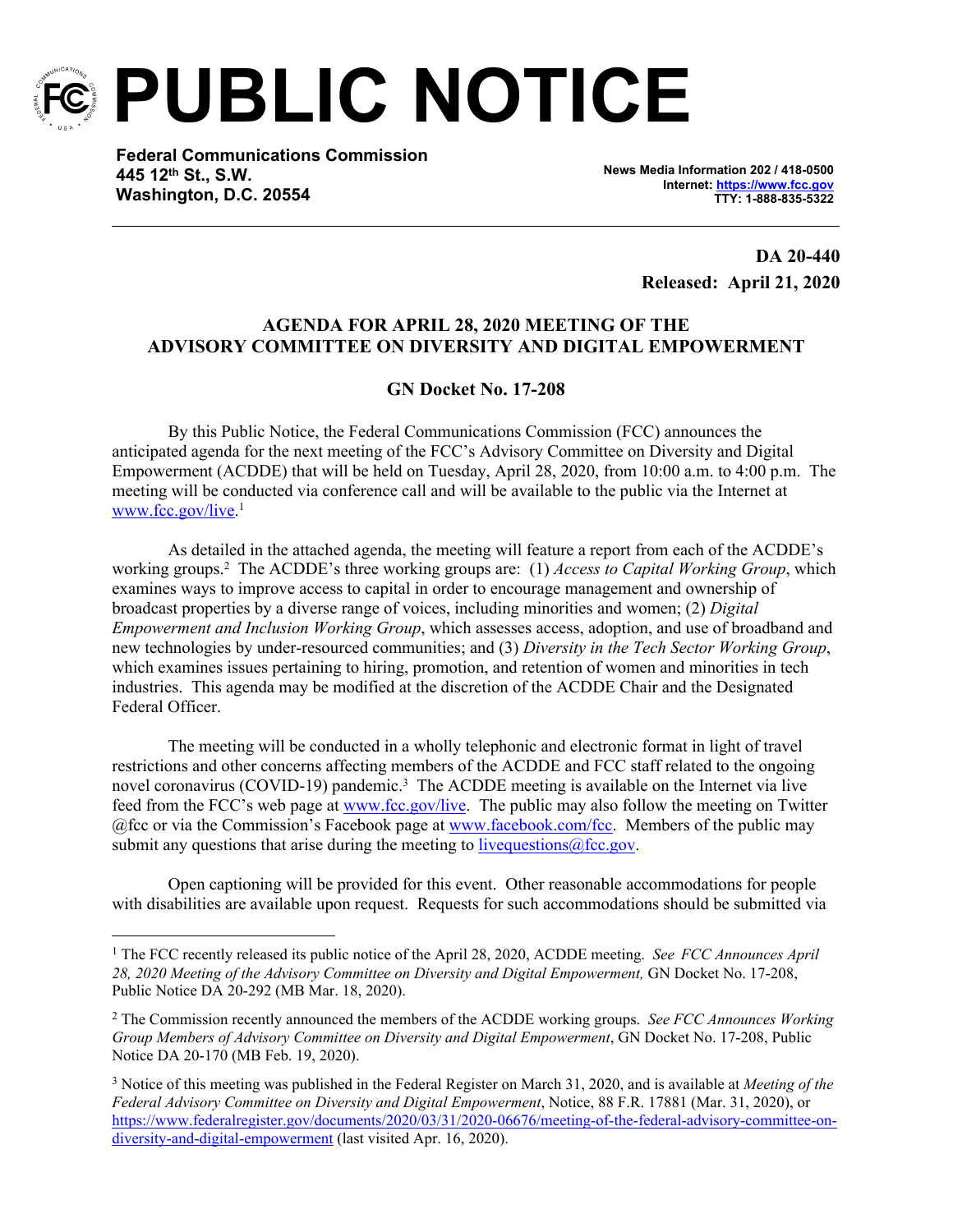e-mail to [fcc504@fcc.gov](mailto:fcc504@fcc.gov) or by calling the Consumer & Governmental Affairs Bureau at (202) 418-0530 (voice), (202) 418-0432 (TTY). Such requests should include a detailed description of the accommodation needed. In addition, please include a way for the FCC to contact the requester if more information is needed to fill the request. Requests for accommodations not previously received as of the date of this public notice may be difficult to accommodate.

Members of the public may submit comments to the ACDDE using the FCC's Electronic Comment Filing System, ECFS, at [www.fcc.gov/ecfs.](http://www.fcc.gov/ecfs) Comments to the ACDDE should be filed in GN Docket No. 17-208.

More information about the ACDDE is available at [https://www.fcc.gov/advisory-committee](https://www.fcc.gov/advisory-committee-diversity-and-digital-enpowerment)[diversity-and-digital-enpowerment](https://www.fcc.gov/advisory-committee-diversity-and-digital-enpowerment). You may also contact Jamila Bess Johnson, the Designated Federal Officer for the Advisory Committee on Diversity and Digital Empowerment, at (202) 418-2608, or [Jamila-Bess.Johnson@fcc.gov,](mailto:Jamila-Bess.Johnson@fcc.gov) or Julie Saulnier, Deputy Designated Federal Officer, at (202) 418-1598, or [Julie.Saulnier@fcc.gov;](mailto:Julie.Saulnier@fcc.gov) or Jamile Kadre, Deputy Designated Federal Officer, at (202) 418-2245 or [Jamile.Kadre@fcc.gov](mailto:Jamile.Kadre@fcc.gov).

**– FCC –**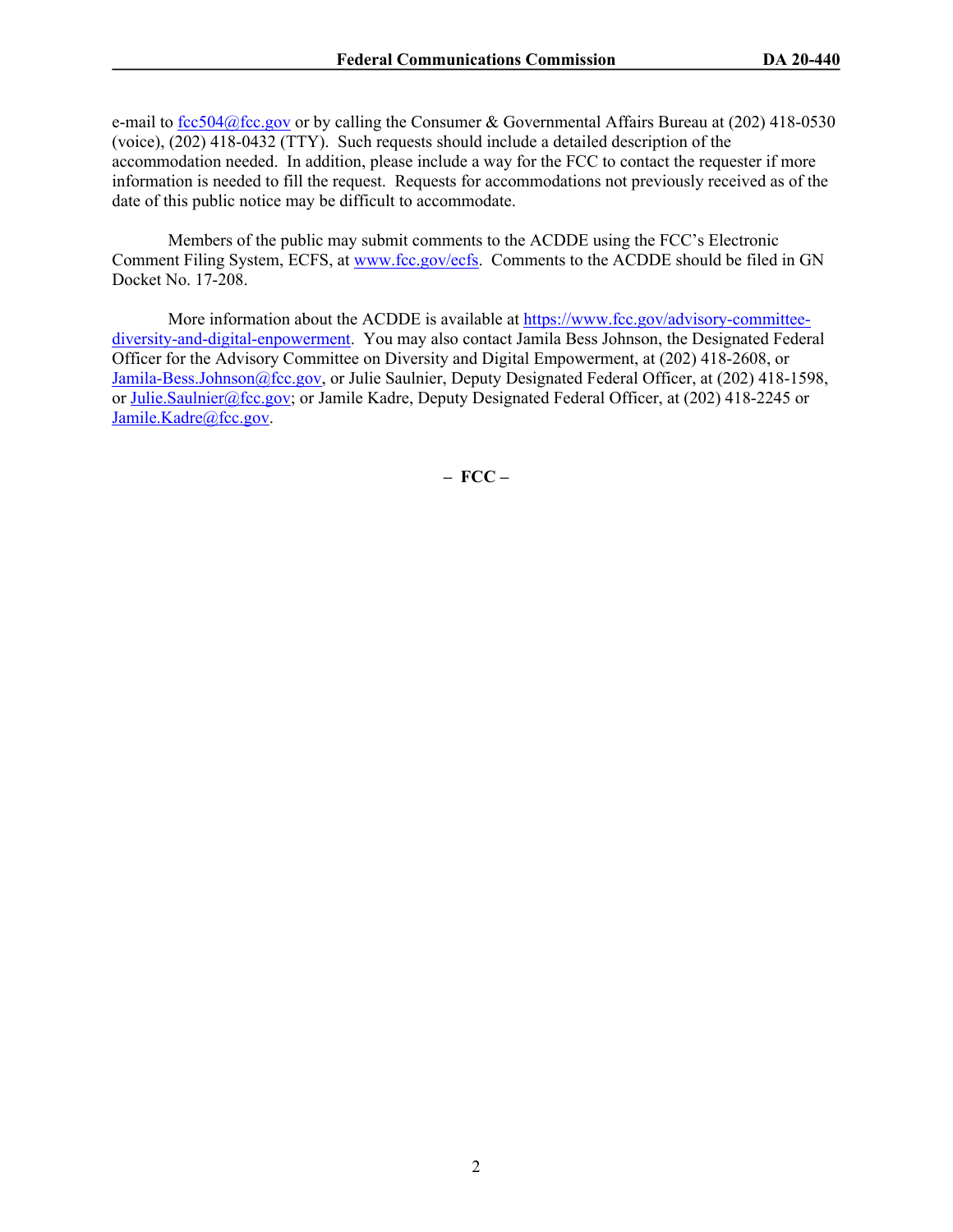# **APPENDIX**



# **ADVISORY COMMITTEE ON DIVERSITY AND DIGITAL EMPOWERMENT**

**Federal Communications Commission 445 12th Street, S.W., Room TW-C305, Washington, D.C. 20554**

> **April 28, 2020 10:00 a.m. – 4:00 p.m.**

# **AGENDA VIRTUAL MEETING**

| $10:00$ am: | <b>Welcome and Opening of Meeting</b><br>Michelle M. Carey, Chief, Media Bureau                                                                                                                                             |
|-------------|-----------------------------------------------------------------------------------------------------------------------------------------------------------------------------------------------------------------------------|
| $10:05$ am: | <b>Welcome Remarks</b><br>FCC Chairman Ajit Pai                                                                                                                                                                             |
| $10:10$ am: | <b>Welcome Remarks</b><br>FCC Commissioner Brendan Carr                                                                                                                                                                     |
| $10:15$ am  | <b>Welcome Remarks</b><br><b>FCC Commissioner Geoffrey Starks</b>                                                                                                                                                           |
| $10:20$ am: | <b>Welcome Remarks</b><br>Jamila Bess Johnson, Designated Federal Officer, Media Bureau<br>Julie Saulnier, Deputy Designated Federal Officer, Media Bureau<br>Jamile Kadre, Deputy Designated Federal Officer, Media Bureau |
| $10:25$ am: | <b>ACDDE Chair/Vice Chair Remarks</b><br>Anna M. Gomez, Partner, Wiley Rein LLP<br>Representing Hispanic National Bar Association<br>Chair, Advisory Committee on Diversity and Digital Empowerment                         |
|             | Heather Gate, Director, Digital Inclusion, Connected Nation<br>Vice Chair, Advisory Committee on Diversity and Digital Empowerment                                                                                          |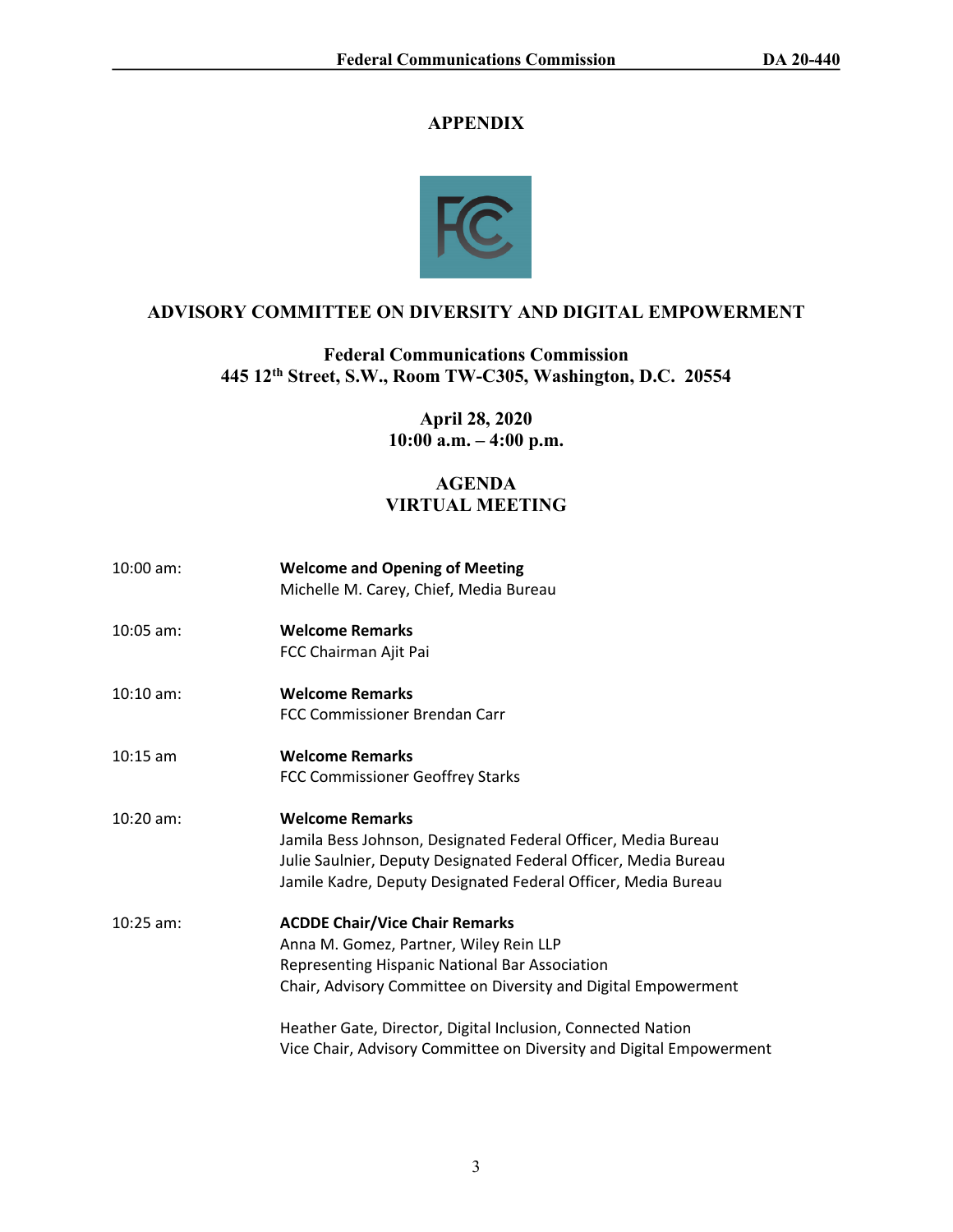| $10:30$ am: | Call to Order of the April 28 Meeting of the ACDDE/Roll Call<br>of Members<br>Anna M. Gomez, Partner, Wiley Rein LLP<br>Representing Hispanic National Bar Association<br>Chair, Advisory Committee on Diversity and Digital Empowerment                                                                                                                                                                                                                                           |
|-------------|------------------------------------------------------------------------------------------------------------------------------------------------------------------------------------------------------------------------------------------------------------------------------------------------------------------------------------------------------------------------------------------------------------------------------------------------------------------------------------|
| 10:40 am:   | <b>Digital Empowerment and Inclusion Working Group Report</b><br>Rudy Brioché, Vice President and Counsel, Global Public Policy<br><b>Comcast Corporation</b><br>Chair, Digital Empowerment and Inclusion Working Group                                                                                                                                                                                                                                                            |
|             | Harin J. Contractor, Director of Workforce Policy<br>Joint Center for Political and Economic Studies<br>Subgroup Co-Lead, Broadband Adoption                                                                                                                                                                                                                                                                                                                                       |
|             | Laura Berrocal, Senior Director, Policy and External Affairs<br><b>Charter Communications</b><br>Subgroup Co-Lead, Broadband Adoption                                                                                                                                                                                                                                                                                                                                              |
|             | S. Jenell Trigg, Esq., Member, Lerman Senter PLLC<br>Representing Wireless Internet Service Providers Association<br>Subgroup Co-Lead, Supplier Diversity                                                                                                                                                                                                                                                                                                                          |
|             | Susan Au Allen, Chairman, National President, and CEO<br>U.S. Pan Asian American Chamber of Commerce<br>Subgroup Co-Lead, Supplier Diversity                                                                                                                                                                                                                                                                                                                                       |
| $11:55$ am: | <b>Lunch Break</b>                                                                                                                                                                                                                                                                                                                                                                                                                                                                 |
| 12:40 pm:   | <b>Access to Capital Working Group Report</b><br>Caroline Beasley, CEO<br>Beasley Media Group, LLC<br>Chair, Access to Capital Working Group<br>DuJuan McCoy, Owner, President and CEO<br>Circle City Broadcasting I, LLC<br>Subgroup Lead, Lending/Finance<br>Aama Nahuja, Legal Counsel<br>A Wonder Media Company, LLC<br>Subgroup Lead, Political<br>Dr. Nimisha Shukla, Owner and Managing Partner<br>NJ Broadcasting LLC/South Asian Broadcasting<br>Subgroup Lead, Broadcast |
| $1:55$ pm:  | <b>Meeting Break</b>                                                                                                                                                                                                                                                                                                                                                                                                                                                               |